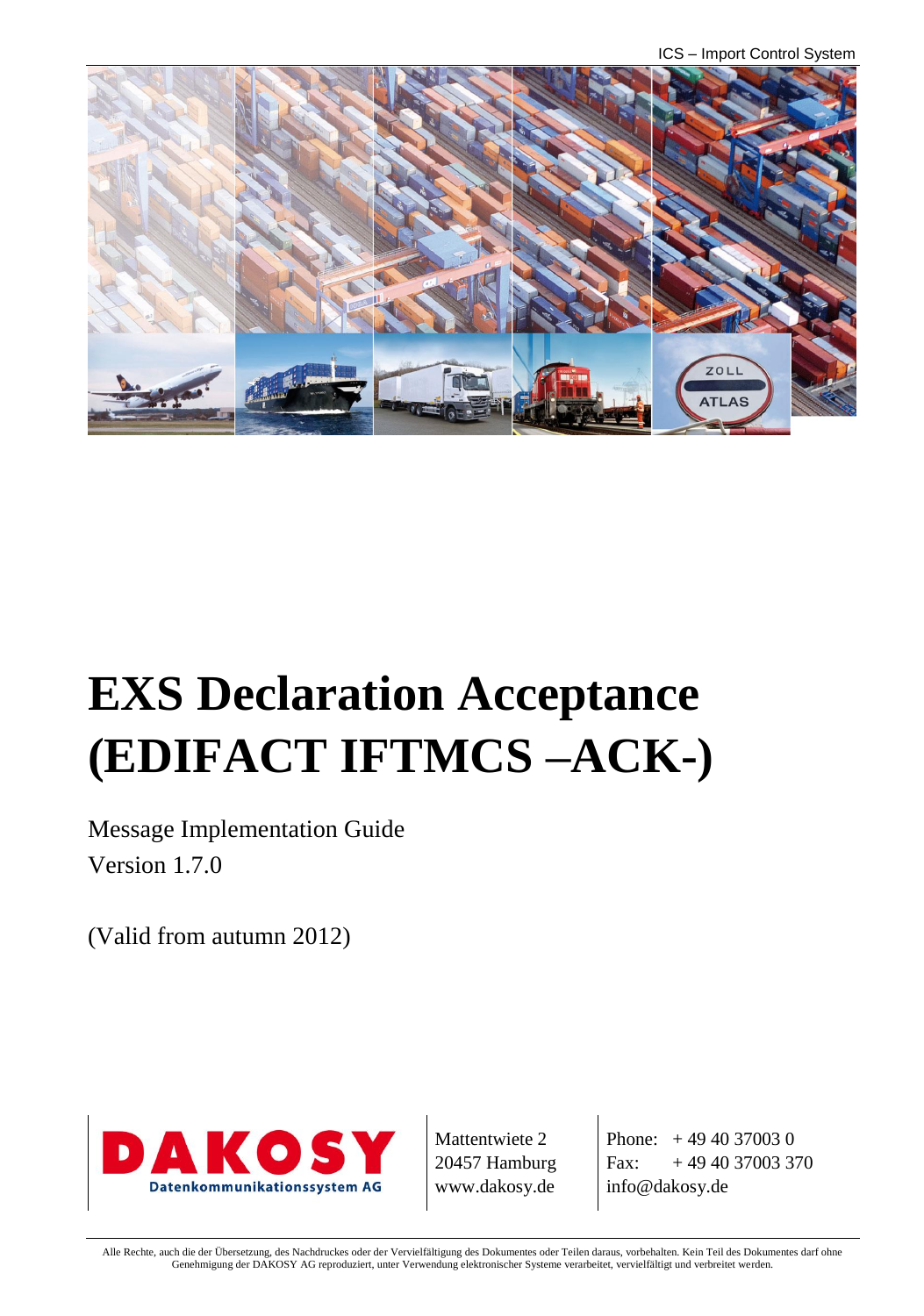### **Change history**

| <b>Version</b> | <b>Chapter/Section</b> | <b>Reason</b>                                          | <b>Name</b>    | Date       |
|----------------|------------------------|--------------------------------------------------------|----------------|------------|
| 1.2.0          |                        | <b>Initial Version</b>                                 | <b>Blanken</b> | 15.10.2010 |
| 1.3            |                        | (not released)                                         |                |            |
| 1.4            |                        | Updated version number to match other guides           | <b>Blanken</b> | 25.11.2010 |
| 1.5            |                        | (not released)                                         |                |            |
| 1.6.0          |                        | Amended segment RFF, former RFF+ACW is now<br>RFF+ABO. | Blanken        | 31.03.2011 |
| 1.7.0          |                        | Addition of Branch No.                                 | Diettrich      | 15.09.2012 |

#### **Change requests**

#### **DAKOSY Datenkommunikationssystem AG**

Mattentwiete 2 20457 Hamburg

| 1. Phone: | $+494037003 - 0$   |
|-----------|--------------------|
| 2. Fax:   | $+494037003 - 370$ |
| 3. Email: | info@dakosy.de     |

### **Used tools**

|                | Number Used tools                                                 |
|----------------|-------------------------------------------------------------------|
| W <sub>1</sub> | This document has been created using <i>Microsoft Word 2010</i> . |

### **Liability**

1. Please note that no liability claims can be derived towards DAKOSY AG for the content of this manual, despite careful development and examination of this document!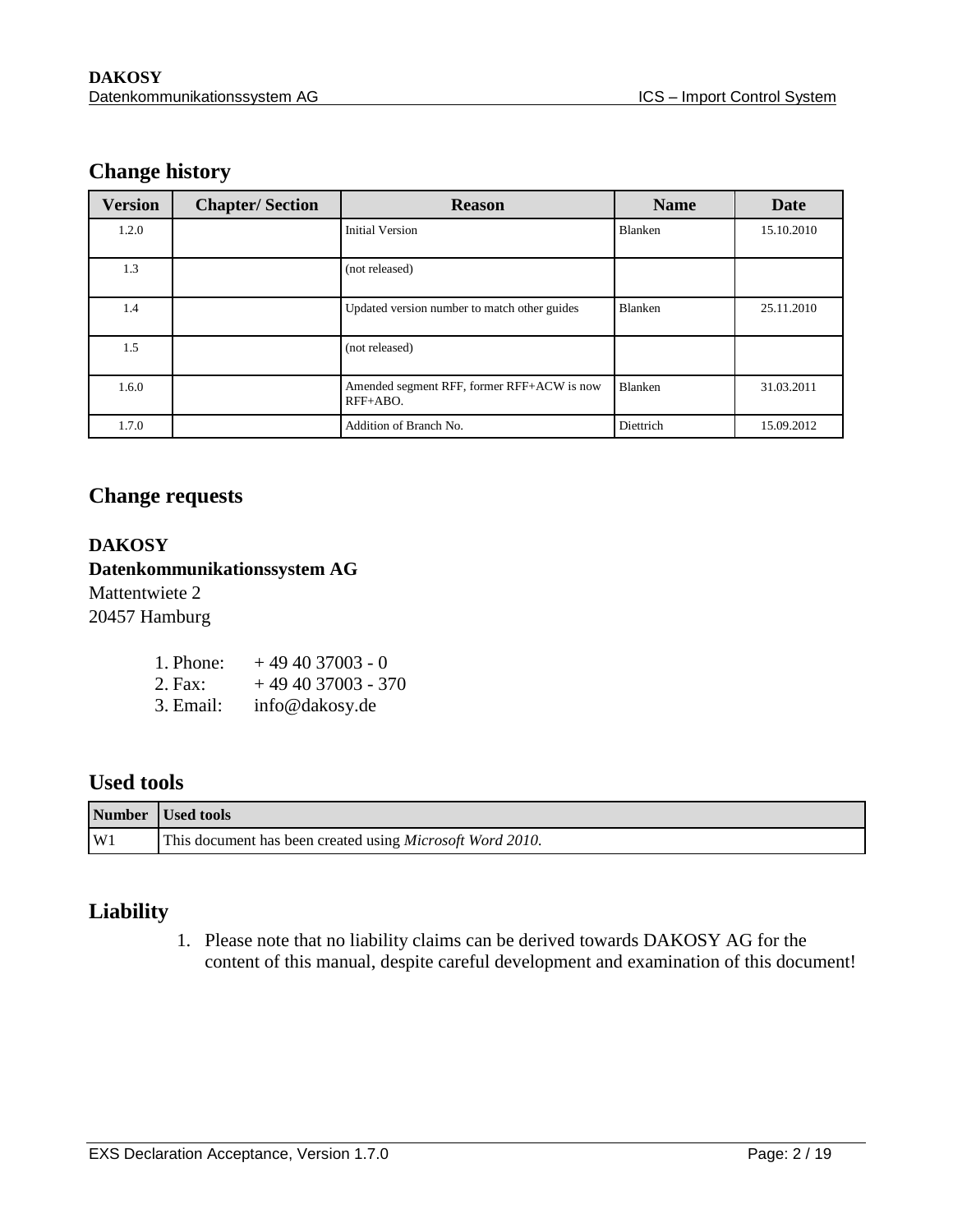### **Table of contents**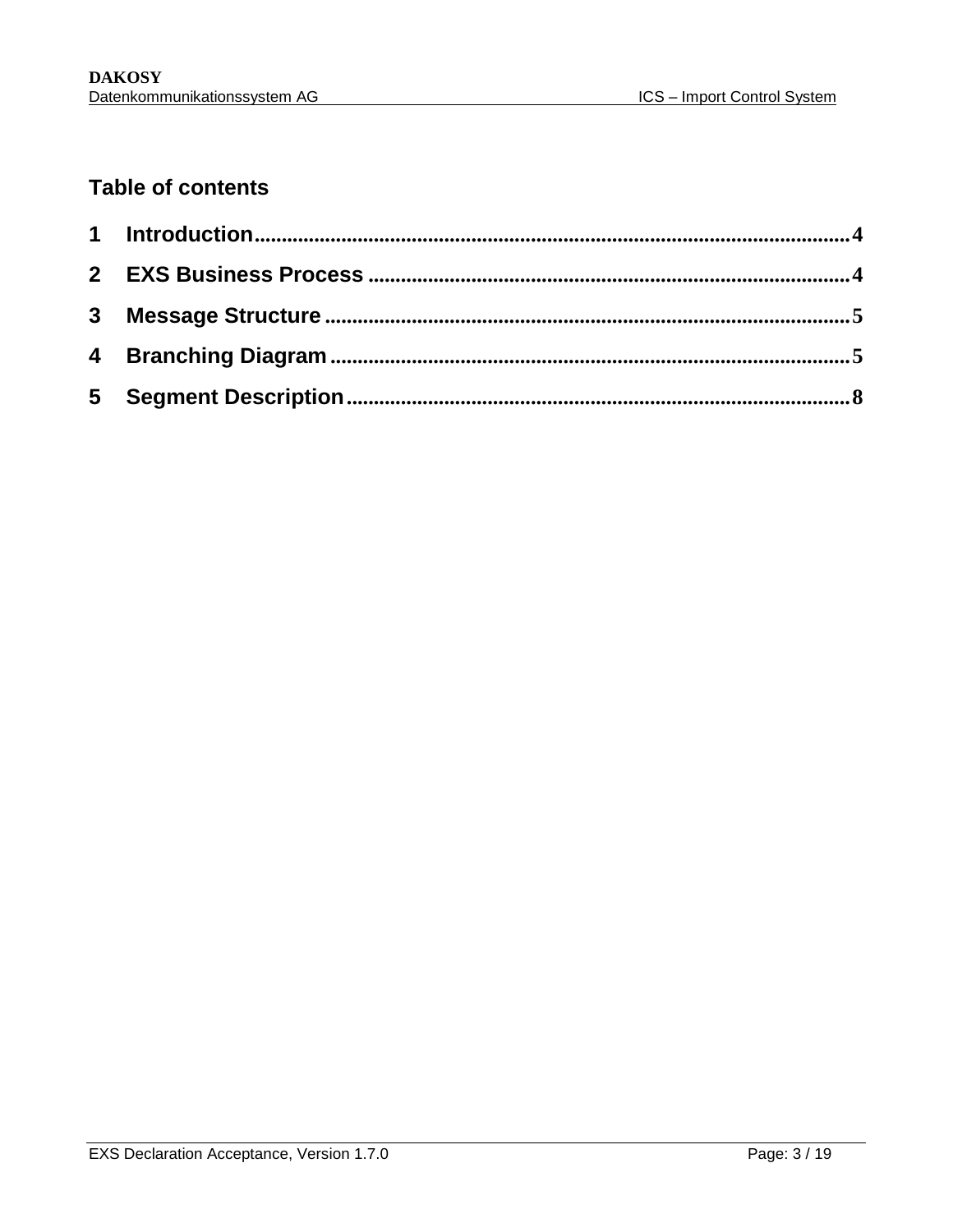### <span id="page-3-0"></span>**1 Introduction**

This document describes the subset of the IFTMCS EDIFACT message which is used to return the MRN information from customs to the company which lodged an Exit Summary Declaration.

### <span id="page-3-1"></span>**2 EXS Business Process**

The Business Process for the Exit Summary Declaration is much simpler than the one underlying ICS. For many countries, the EXS Process will consist of just two steps:

- Customer sends Exit Summary Declaration to Customs
- Customs return message containing MRN number

If customs decide to inspect the goods declared with an Exit Summary Declaration, it depends on the country of the customs office of exit how the declarant is being informed. In some countries (e.g. Germany<sup>1</sup>) customs will use Phone, Fax or eMail. In other countries (e.g. Malta) customs will use an EDI message which DAKOSY is going to forwarded to the declarant using an APERAK message.

 $\overline{\phantom{a}}$ 

 $1$  In the port of Hamburg, control notifications will be distributed via the ZAPP system.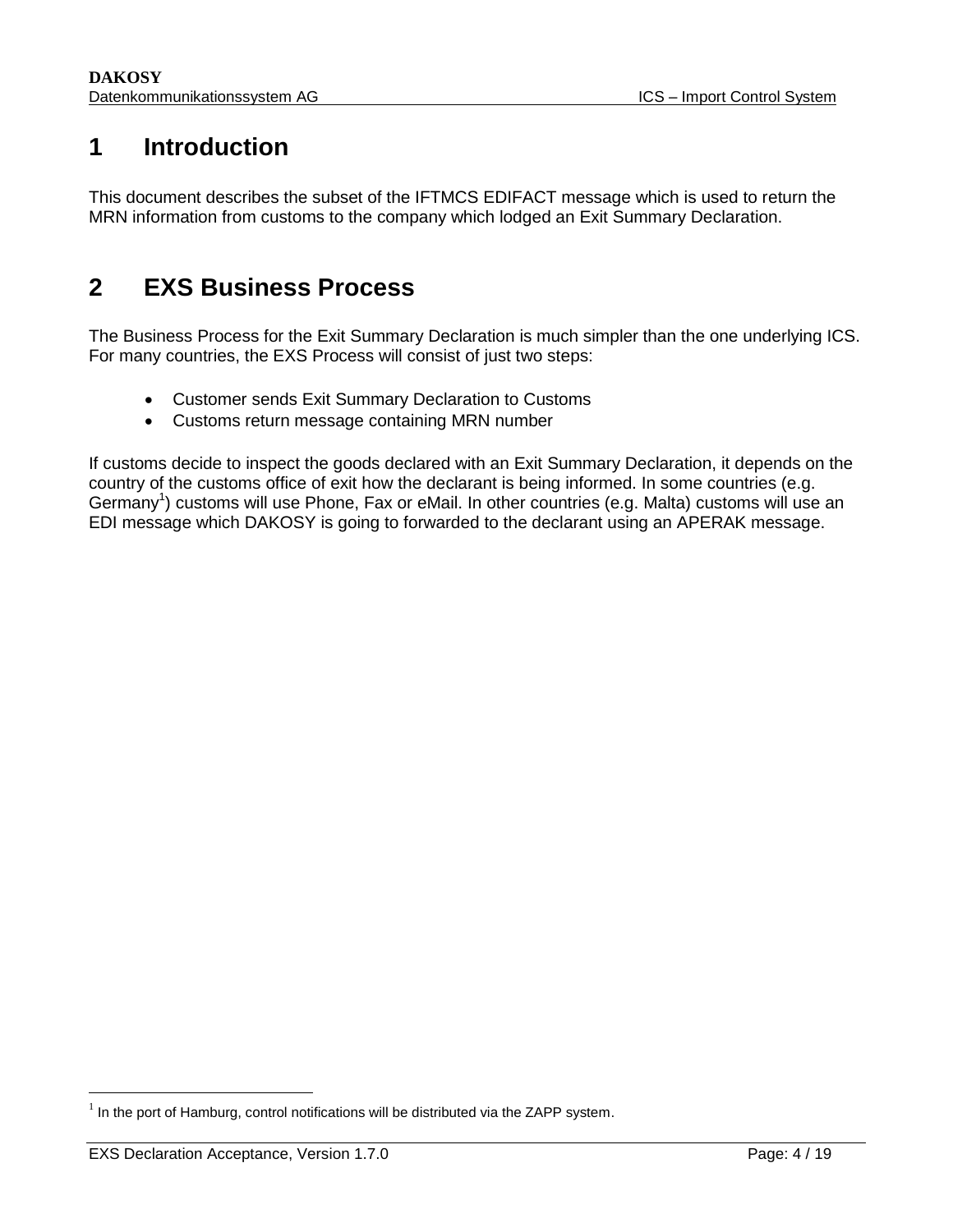## <span id="page-4-0"></span>**Message Structure**

| Counte | <b>No</b>      | Tag             | <b>St</b> | <b>MaxOcc</b> |              | <b>Level Content</b>                                     |
|--------|----------------|-----------------|-----------|---------------|--------------|----------------------------------------------------------|
| 0000   | 1.             | <b>UNA</b>      | C         | 1             | 0            | Service string advice                                    |
| 0000   | $\overline{2}$ | <b>UNB</b>      | М         | 1             | 0            | Interchange header                                       |
| 0010   | 3              | <b>UNH</b>      | M         | 1             | 0            | Message header                                           |
| 0020   | 4              | <b>BGM</b>      | M         | 1             | 0            | Beginning of message                                     |
| 0050   | 5              | <b>DTM</b>      | M         | 1             | 1            | Message Creation Date                                    |
| 0050   | 6              | <b>DTM</b>      | М         | 1             | 1            | Date of registration                                     |
| 0180   |                | SG <sub>3</sub> | D         | 1             | 1            | Local Reference Number                                   |
| 0190   | $\overline{7}$ | <b>RFF</b>      | M         | 1             | 1            | Reference                                                |
| 0180   |                | SG <sub>3</sub> | M         | 1             | 1            | <b>MRN</b>                                               |
| 0190   | 8              | <b>RFF</b>      | M         | 1             | 1            | Reference                                                |
| 0560   |                | <b>SG11</b>     | M         | 1             | 1            | Person lodging the summary declaration or it's amendment |
| 0570   | 9              | <b>NAD</b>      | M         | 1             | $\mathbf{1}$ | Name and address                                         |
| 1870   | 10             | <b>UNT</b>      | M         | 1             | 0            | Message trailer                                          |
| 0000   | 11             | <b>UNZ</b>      | M         |               | 0            | Interchange trailer                                      |

## <span id="page-4-1"></span>**Branching Diagram**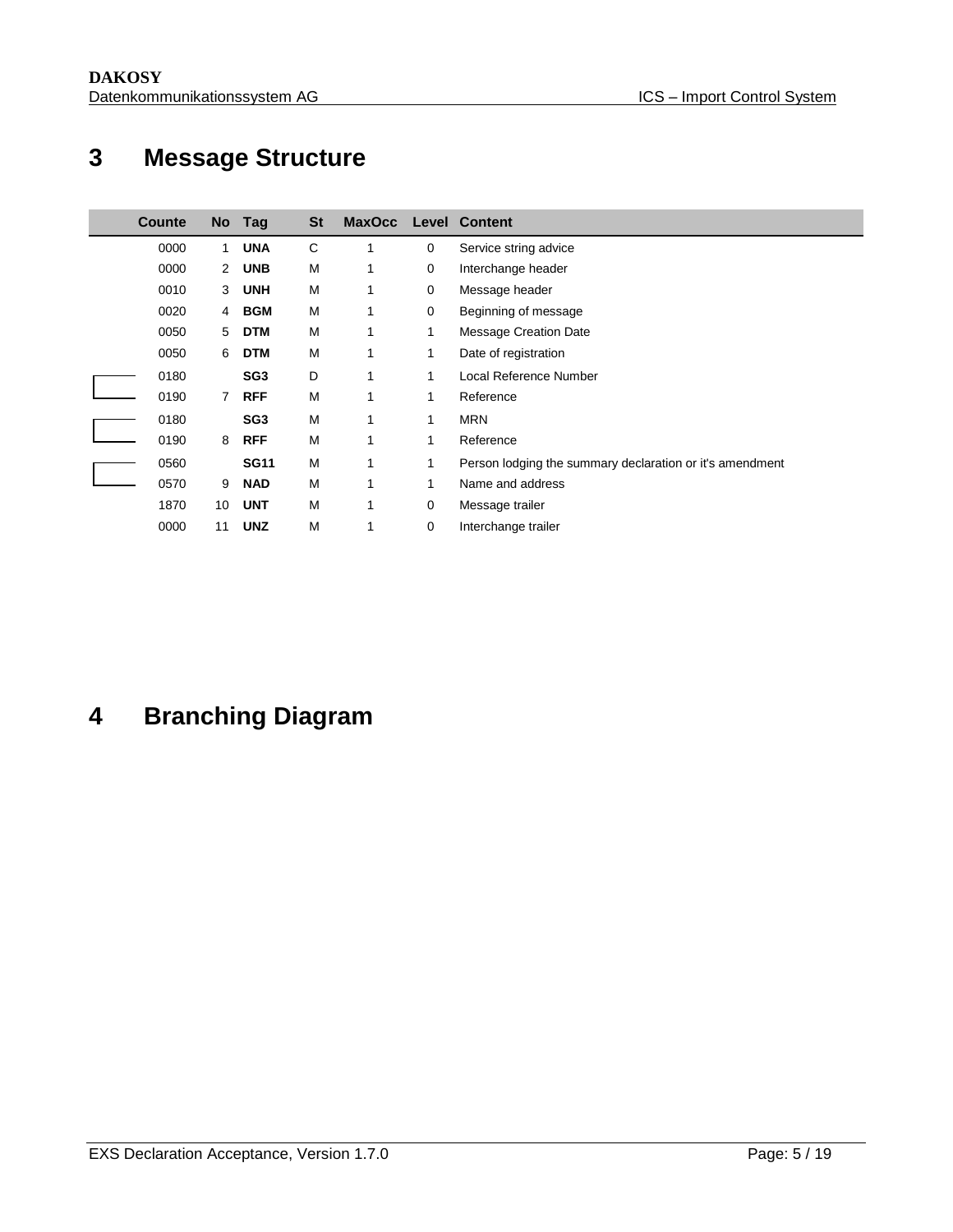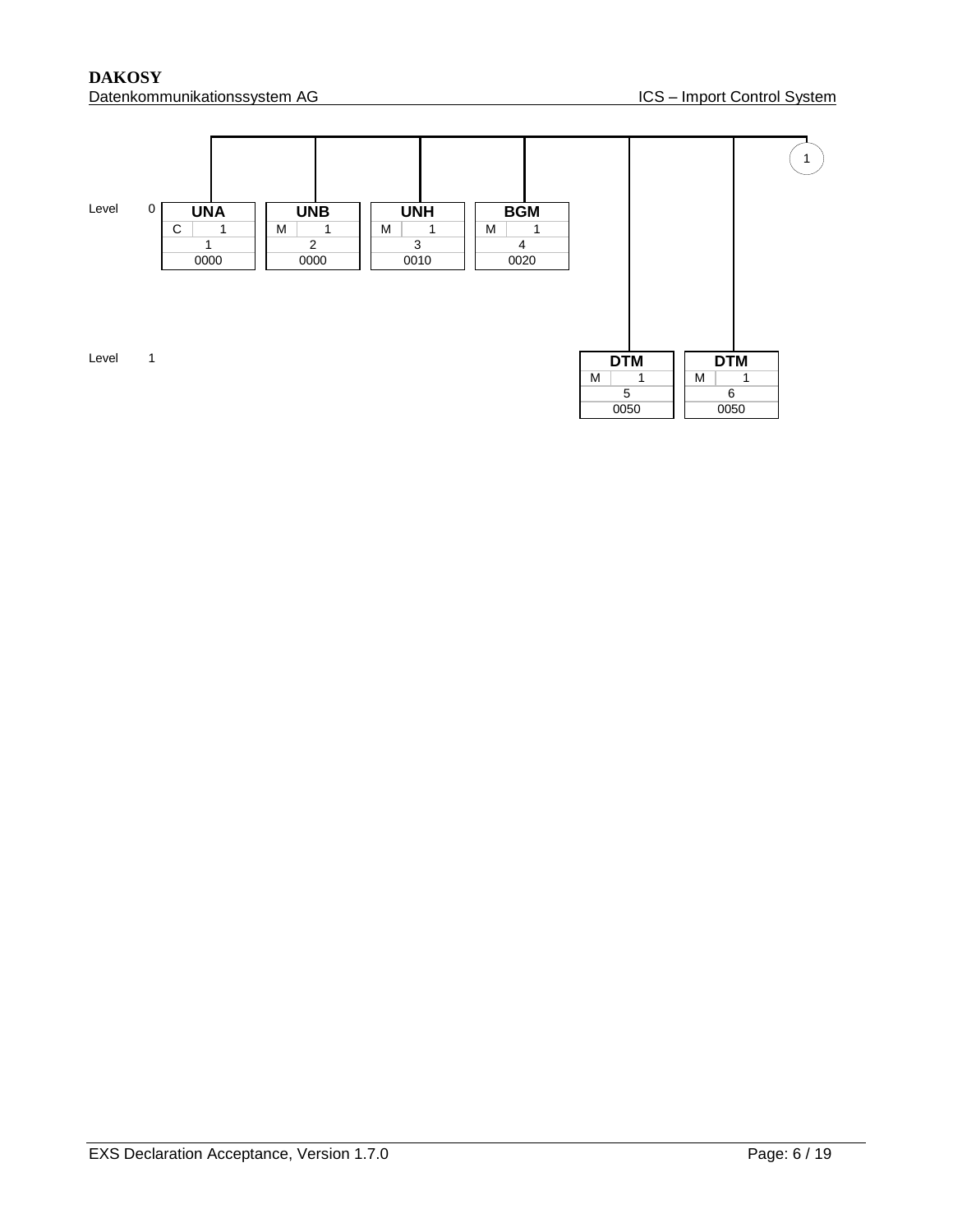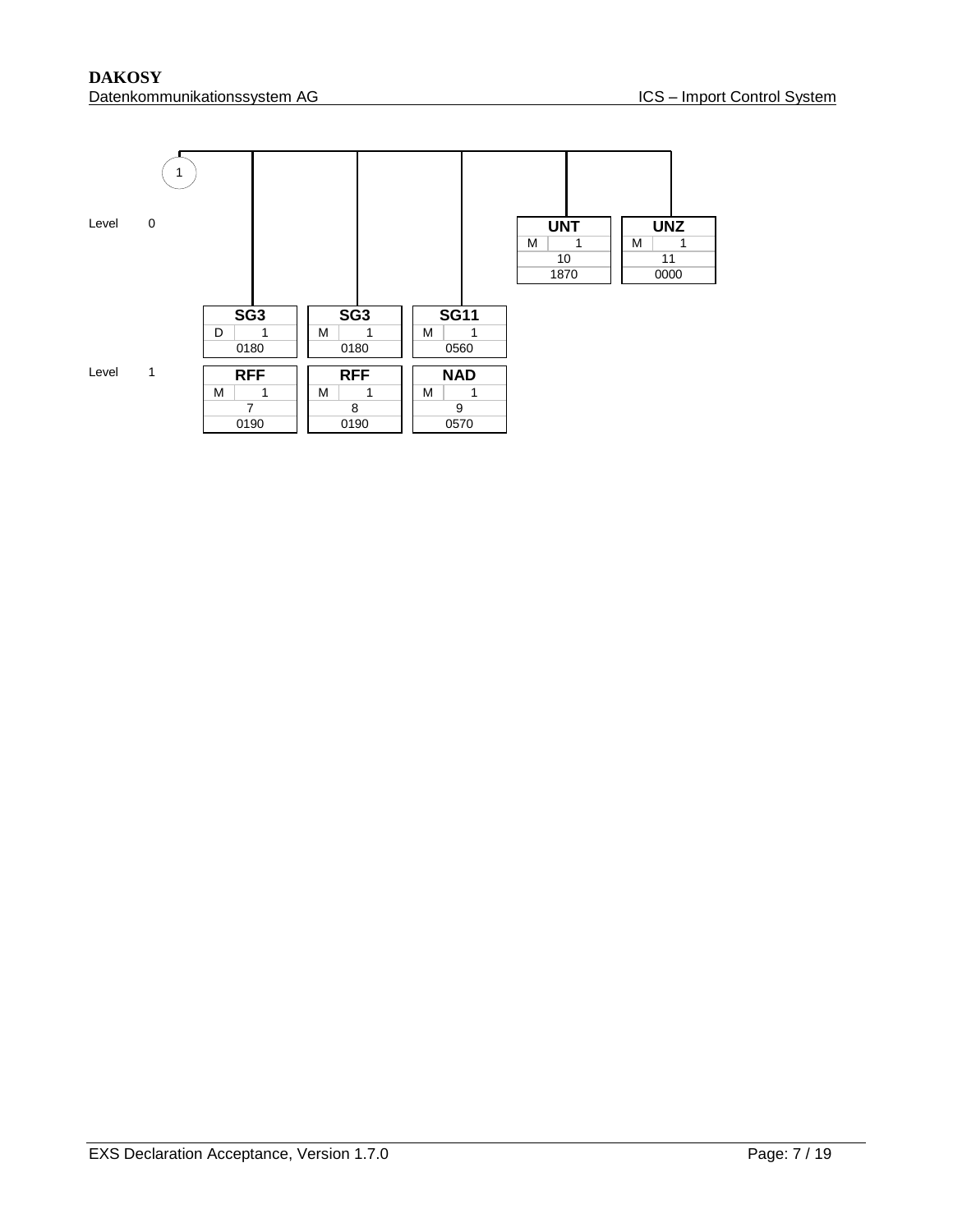## <span id="page-7-0"></span>**5 Segment Description**

| Counter    | <b>No</b> | Taq                     | St | <b>MaxOcc</b>   | Level          | <b>Name</b>           |
|------------|-----------|-------------------------|----|-----------------|----------------|-----------------------|
| 0000       |           | UNA                     | С  |                 | 0              | Service string advice |
|            |           |                         |    | <b>Standard</b> | Implementation |                       |
| Tag        | Name      |                         |    | St Format       | St Format      | Usage / Remark        |
| <b>UNA</b> |           |                         |    |                 |                |                       |
| UNA1       | separator | Component data element  |    | M an1           | M an1          |                       |
| UNA2       |           | Data element separator  |    | M an1           | M an1<br>      |                       |
| UNA3       |           | Decimal notation        |    | M an1           | M an1          |                       |
| UNA4       |           | Release indicator       |    | an1<br>М        | M an1          |                       |
| UNA5       |           | Reserved for future use |    | м<br>an1        | M an1          |                       |
| UNA6       |           | Segment terminator      |    | M an1           | M an1          |                       |

**Example:**

UNA:+.? '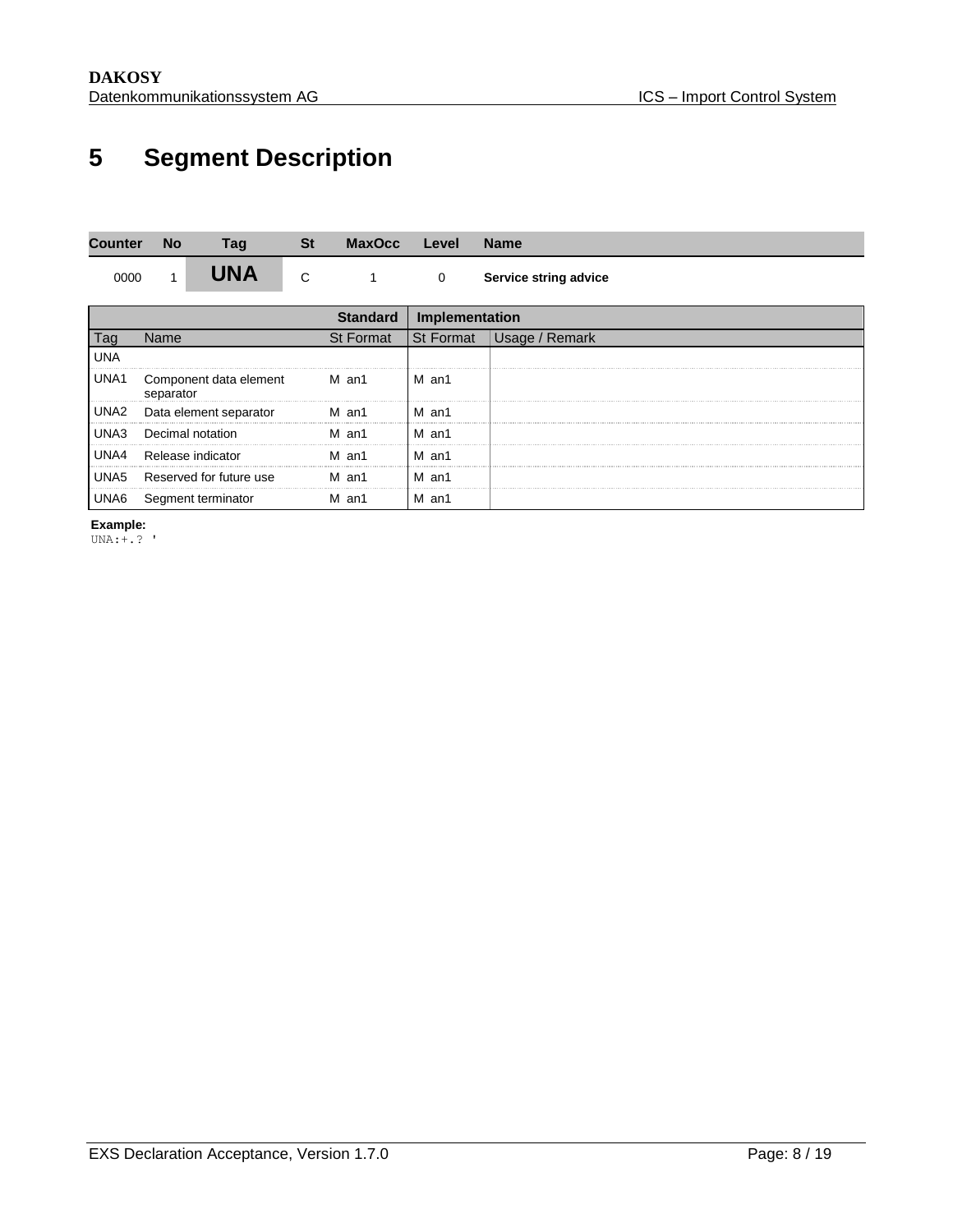| Datenkommunikationssystem AG |  |
|------------------------------|--|
|                              |  |

| Counter No | Tag         | <b>St</b> | MaxOcc Level Name |                  |
|------------|-------------|-----------|-------------------|------------------|
| 0000       | <b>TINR</b> |           |                   | <u> Latana L</u> |

0000 2 **UNB** M 1 0 Interchange header

|            |                                             | <b>Standard</b>    | Implementation   |                |                                                                                                                                   |
|------------|---------------------------------------------|--------------------|------------------|----------------|-----------------------------------------------------------------------------------------------------------------------------------|
| Tag        | Name                                        | <b>St Format</b>   | <b>St Format</b> | Usage / Remark |                                                                                                                                   |
| <b>UNB</b> |                                             |                    |                  |                |                                                                                                                                   |
| S001       | Syntax identifier                           | м                  | M                |                |                                                                                                                                   |
| 0001       | Syntax identifier                           | $M$ a4             | $M$ a4           |                |                                                                                                                                   |
| 0002       | Syntax version number                       | $M$ n1             | $M$ n1           |                |                                                                                                                                   |
| S002       | Interchange sender                          | м                  | M                |                |                                                                                                                                   |
| 0004       | Sender identification                       | M an35             | M an35           |                | <b>Description:</b> One of DAKOSY's own participant codes will be<br>used here. The exact code used is to be<br>determined.       |
| 0007       | Partner identification code<br>qualifier    | $C$ an. 4          | N                | Not used       |                                                                                                                                   |
| 0008       | Address for reverse routing                 | $C$ an. 14         | N                | Not used       |                                                                                                                                   |
| S003       | Interchange recipient                       | м                  | м                |                |                                                                                                                                   |
| 0010       | Recipient identification                    | M an35             | M an35           |                | <b>Description:</b> DAKOSY Participant Code of the receiving party                                                                |
| 0007       | Partner identification code<br>qualifier    | $C$ an4            | N                | Not used       |                                                                                                                                   |
| 0014       | Routing address                             | $C$ an. 14         | N                | Not used       |                                                                                                                                   |
| S004       | Date/time of preparation                    | м                  | M                |                |                                                                                                                                   |
| 0017       | Date of preparation                         | $M$ n <sub>6</sub> | M <sub>n6</sub>  |                |                                                                                                                                   |
| 0019       | Time of preparation                         | $M$ n4             | M <sub>n4</sub>  |                |                                                                                                                                   |
| 0020       | Interchange control reference               | $M$ an. 14         | M an14           |                | <b>Description:</b> A unique reference number identifying this<br>EDIFACT interchange.                                            |
| S005       | Recipient's reference,<br>password          | C                  | $\mathsf{N}$     |                |                                                                                                                                   |
| 0022       | Recipient's reference/password              | M an. $14$         | N                | Not used       |                                                                                                                                   |
| 0025       | Recipient's reference/password<br>qualifier | $C$ an2            | N                | Not used       |                                                                                                                                   |
| 0026       | Application reference                       | $C$ an. 14         | N                | Not used       |                                                                                                                                   |
| 0029       | Processing priority code                    | $C$ a1             | N                | Not used       |                                                                                                                                   |
| 0031       | Acknowledgement request                     | C <sub>n1</sub>    | N                | Not used       |                                                                                                                                   |
| 0032       | Communications agreement ID                 | C an35             | N                | Not used       |                                                                                                                                   |
| 0035       | <b>Test indicator</b>                       | C <sub>n1</sub>    | C <sub>n1</sub>  |                | Description: Test indicator. If this field is submitted and has a<br>value '1', the message will be treated as a test<br>message. |

#### **Example:**

UNB+UNOC:3+CARR+DAK+100122:1707+20100123100000++++++1'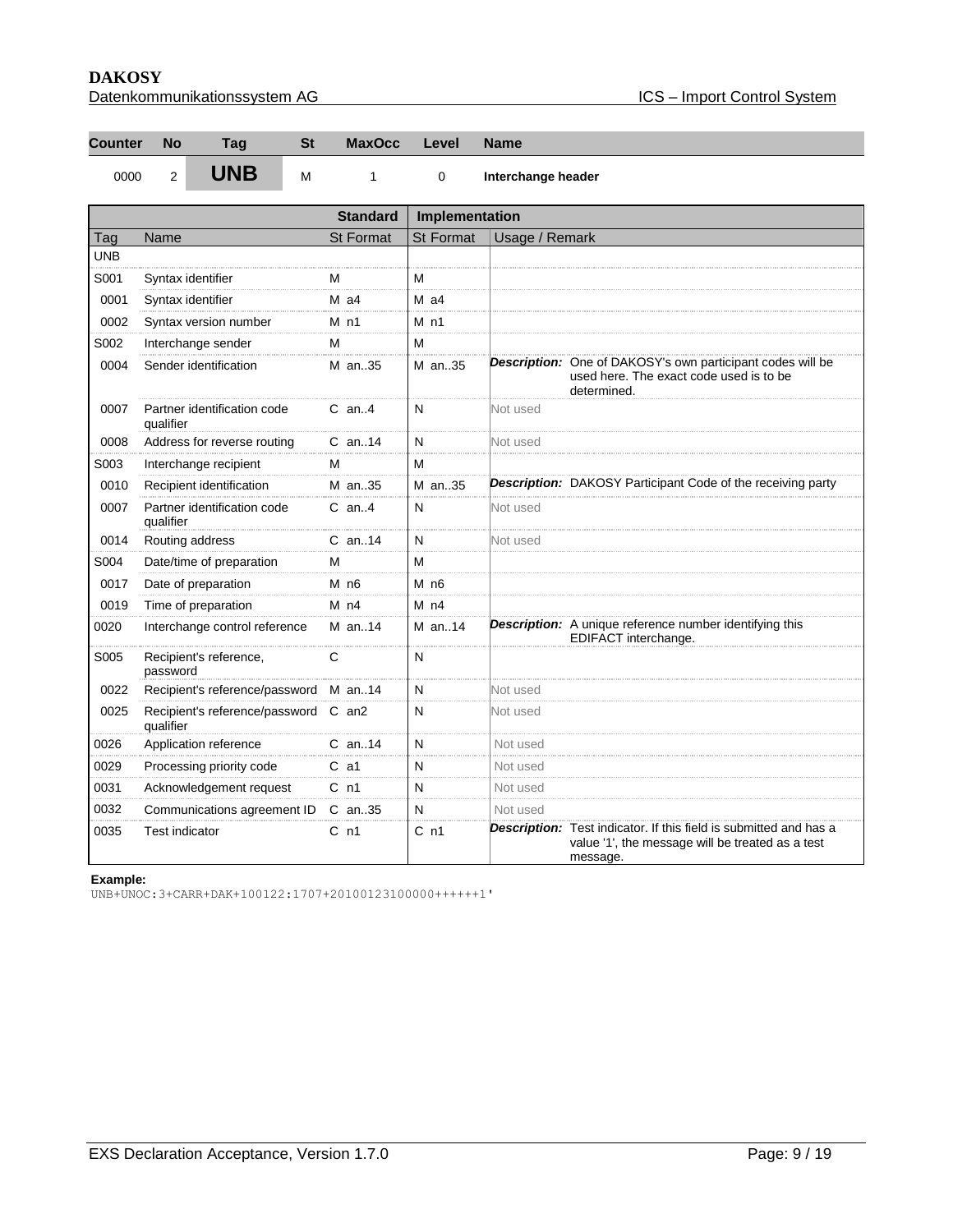| Datenkommunikationssystem AG |
|------------------------------|
|------------------------------|

| <b>Counter</b> | <b>No</b>    | Taɑ        | St | <b>MaxOcc</b> | Level | <b>Name</b>    |
|----------------|--------------|------------|----|---------------|-------|----------------|
| 0010           | $\mathbf{z}$ | <b>UNH</b> | М  |               |       | Message header |

|      |                           | <b>Standard</b> | Implementation   |                                                                                          |
|------|---------------------------|-----------------|------------------|------------------------------------------------------------------------------------------|
| Taq  | Name                      | St Format       | <b>St Format</b> | Usage / Remark                                                                           |
| UNH  |                           |                 |                  |                                                                                          |
| 0062 | Message reference number  | M an14          | M an14           | <b>Description:</b> Unique technical reference identifying this EDIFACT<br>message       |
| S009 | Message identifier        | м               | м                |                                                                                          |
| 0065 | Message type              | M an $6$        | $M$ an6          |                                                                                          |
| 0052 | Message version number    | $M$ an3         | $M$ an3          |                                                                                          |
| 0054 | Message release number    | $M$ an3         | $M$ an3          |                                                                                          |
| 0051 | Controlling agency        | $M$ an2         | $M$ an2          |                                                                                          |
| 0057 | Association assigned code | $C$ an $6$      | $C$ an $6$       | <b>Description:</b> Used to indicate the specification version used for<br>this message. |
| 0068 | Common access reference   | $C$ an. 35      | N                | Not used                                                                                 |
| S010 | Status of the transfer    | C.              | N                |                                                                                          |
| 0070 | Sequence of transfers     | M $n.2$         | N                | Not used                                                                                 |
| 0073 | First and last transfer   | -a1             | N                | Not used                                                                                 |

#### **Example:**

UNH+20100122171055+IFTMCS:D:00B:UN:EAK10'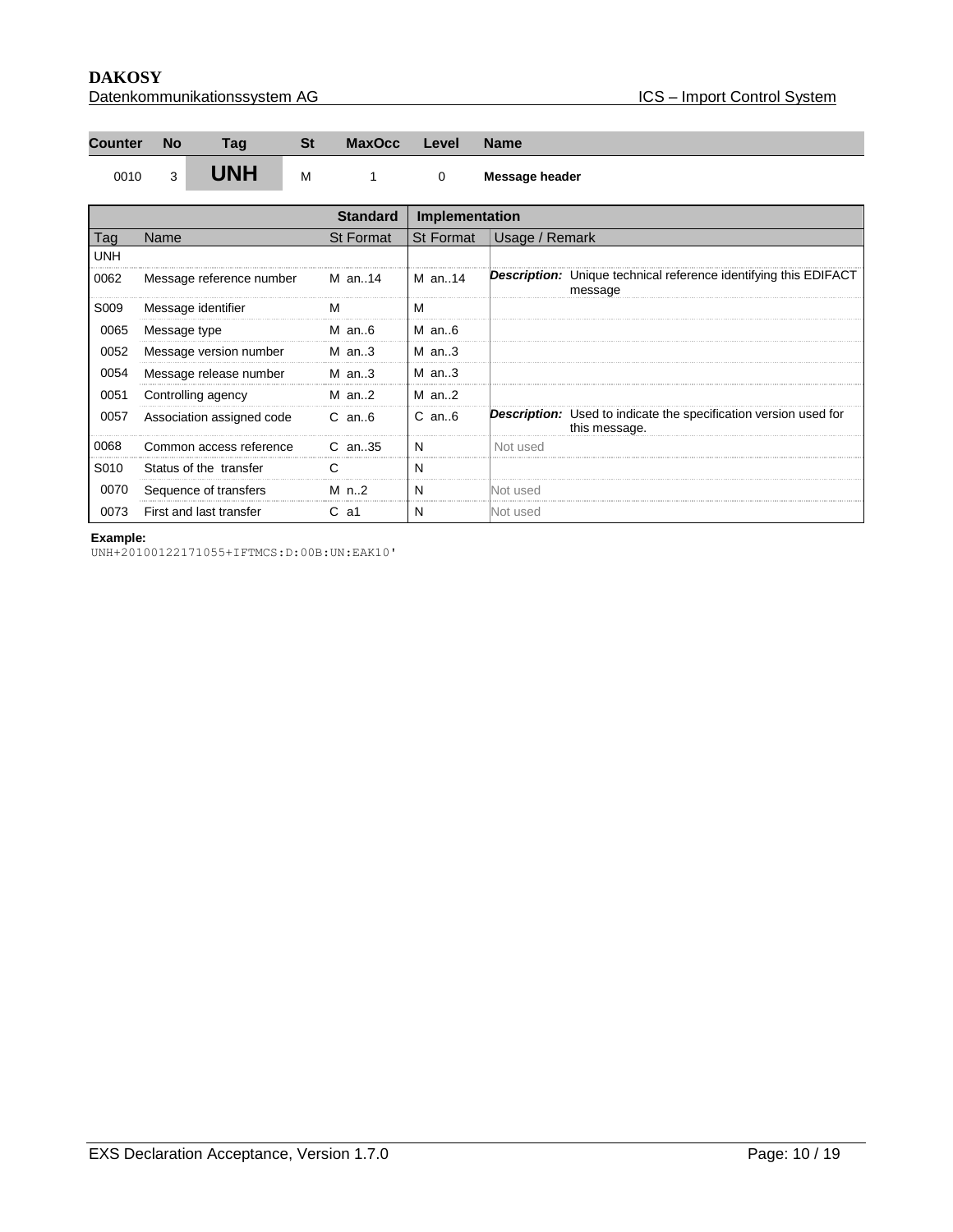| Datenkommunikationssystem AG |  |
|------------------------------|--|
|                              |  |

| <b>Counter</b> | <b>No</b> | Tag        | St | <b>MaxOcc</b> | Level | <b>Name</b>                 |
|----------------|-----------|------------|----|---------------|-------|-----------------------------|
| 0020           |           | <b>BGM</b> | M  |               |       | <b>Beginning of message</b> |

|                  |                                      | <b>Standard</b> | Implementation |                              |  |
|------------------|--------------------------------------|-----------------|----------------|------------------------------|--|
| Tag              | Name                                 | St Format       |                | St Format Usage / Remark     |  |
| <b>BGM</b>       |                                      |                 |                |                              |  |
| C002             | Document/message name                |                 |                |                              |  |
| 1001             | Document name code                   | $C$ an3         | $C$ an3        | 301 Response to registration |  |
| 1131             | Code list identification code        | C an17          | N              | Not used                     |  |
| 3055             | Code list responsible agency<br>code | C an3           | N              | <b>Not used</b>              |  |
| 1000             | Document name                        | $C$ an. 35      | N              | lNot used                    |  |
| C <sub>106</sub> | Document/message<br>identification   |                 | N              |                              |  |
| 1004             | Document identifier                  | $C$ an. 35      | N              | Not used                     |  |
| 1056             | Version identifier                   | $C$ an9         | N              | Not used                     |  |
| 1060             | Revision identifier                  | $C$ an $6$      | N              | Not used                     |  |
| 1225             | Message function code                | $C$ an3         | N              | Not used                     |  |
| 4343             | Response type code                   | $C$ an3         | N              | Not used                     |  |

**Example:**

BGM+301'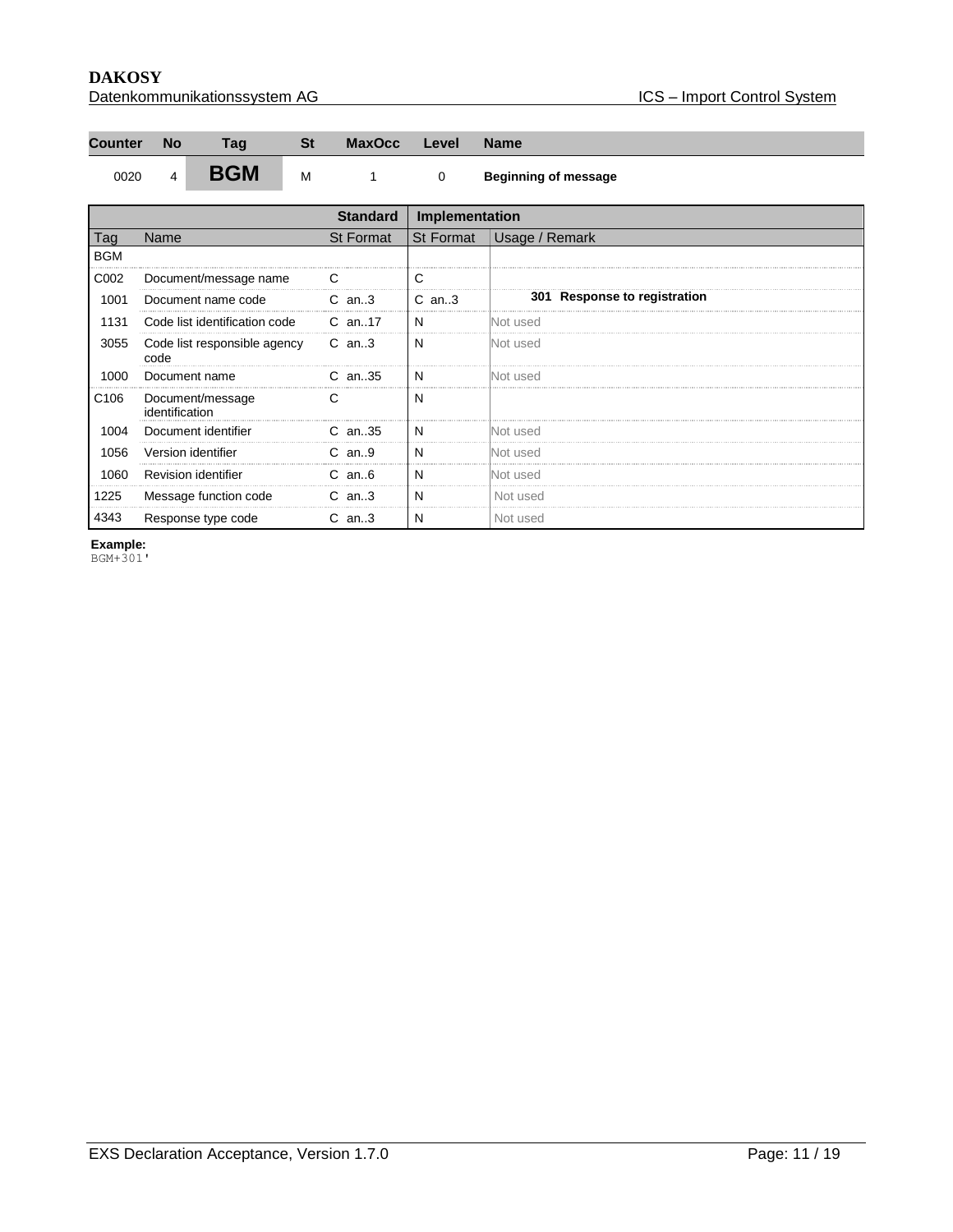| Counter No                                   | Tag        | -St | MaxOcc Level Name |  |  |  |
|----------------------------------------------|------------|-----|-------------------|--|--|--|
| the control of the control of the control of | <b>DTM</b> |     |                   |  |  |  |

|            |                                                         |           | Implementation       |                                           |
|------------|---------------------------------------------------------|-----------|----------------------|-------------------------------------------|
|            | Name                                                    | St Format | <b>St Format</b>     | Remark<br>Usage /                         |
| <b>DTM</b> |                                                         |           |                      |                                           |
| C507       | Date/time/period                                        |           | ΙVΙ                  |                                           |
| 2005       | Date or time or period function M an3<br>code qualifier |           | $M$ an3              | 137 Document/message date/time            |
| 2380       | Date or time or period value                            | C an35    | $\mathsf{IC}$ an. 35 | <b>Description:</b> Message creation date |
| 2379       | Date or time or period format C an3                     |           | $C$ an3              | 203 CCYYMMDDHHMM                          |

DTM+137:201003051200:203'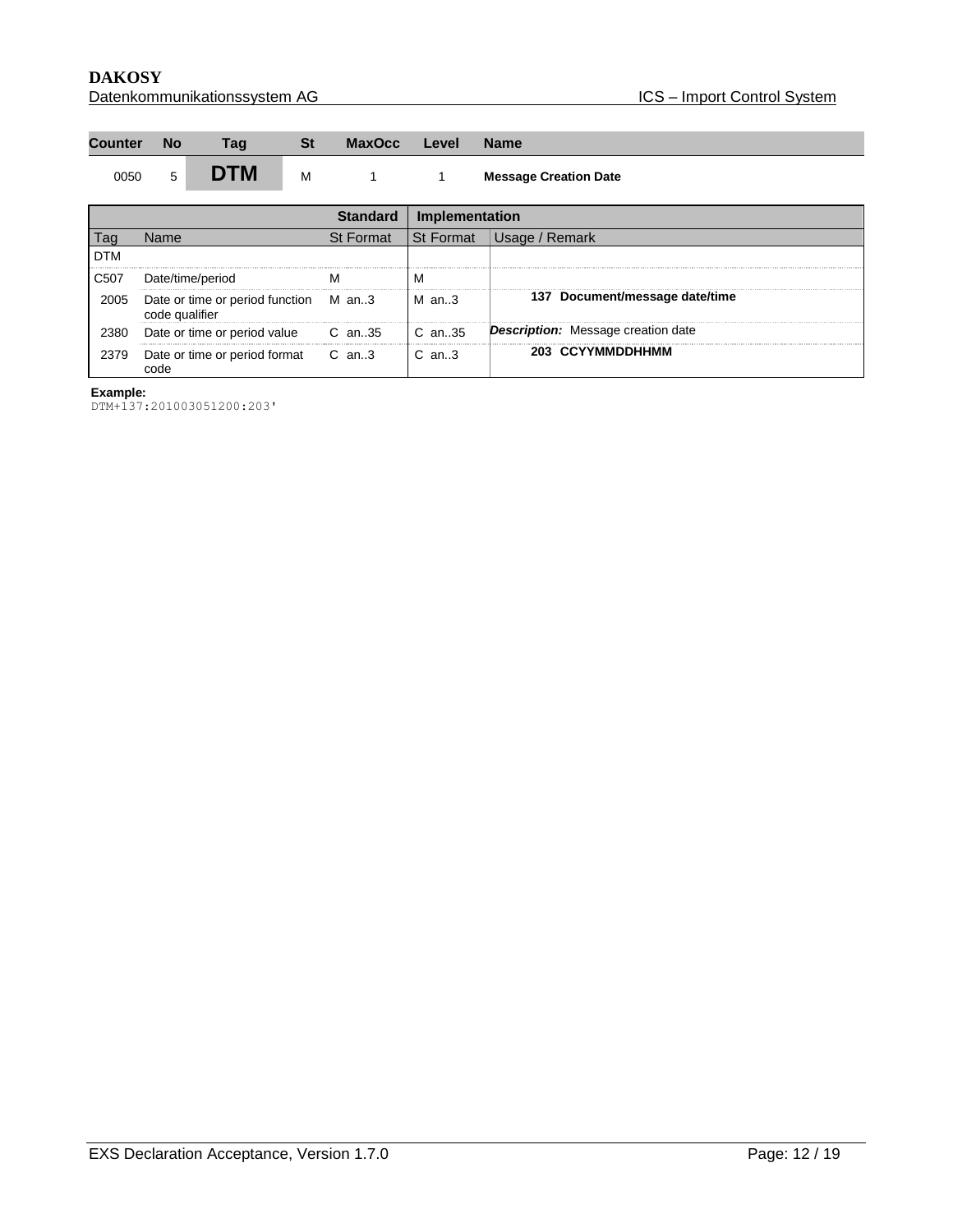#### **DAKOSY**<br>Datenkommunikationssystem AG <br>Datenkommunikationssystem AG <br>Datenkommunikationssystem AG <br>Datenkommunikationssystem AG <br>Datenkommunikationssystem AG <br>Datenkommunikationssystem AG <br>Datenkommunikationssystem AG <br>Dat Datenkommunikationssystem AG

| Counter No | Tag | .St | MaxOcc Level Name |  |  |
|------------|-----|-----|-------------------|--|--|
|            |     |     |                   |  |  |

### 0050 6 **DTM** M 1 1 Date of registration

|            |                                                         | Standard         | Implementation |                                                                                                                                                              |
|------------|---------------------------------------------------------|------------------|----------------|--------------------------------------------------------------------------------------------------------------------------------------------------------------|
|            | Name                                                    | <b>St Format</b> | l St Format    | Usage / Remark                                                                                                                                               |
| <b>DTM</b> |                                                         |                  |                |                                                                                                                                                              |
| C507       | Date/time/period                                        |                  | м              |                                                                                                                                                              |
| 2005       | Date or time or period function M an3<br>code qualifier |                  | $M$ an3        | 324 Processing date/period                                                                                                                                   |
| 2380       | Date or time or period value                            | C an35           | $C$ an. 35     | <b>Field in EXS:</b> Date of Registration<br><b>Description:</b> Date/Time when the EXS declaration was registered<br>with customs and the MRN was allocated |
| 2379       | Date or time or period format C an3                     |                  | $C$ an. $3$    | 203 CCYYMMDDHHMM<br><b>102 CCYYMMDD</b>                                                                                                                      |

#### **Example:**

DTM+324:201003051200:203'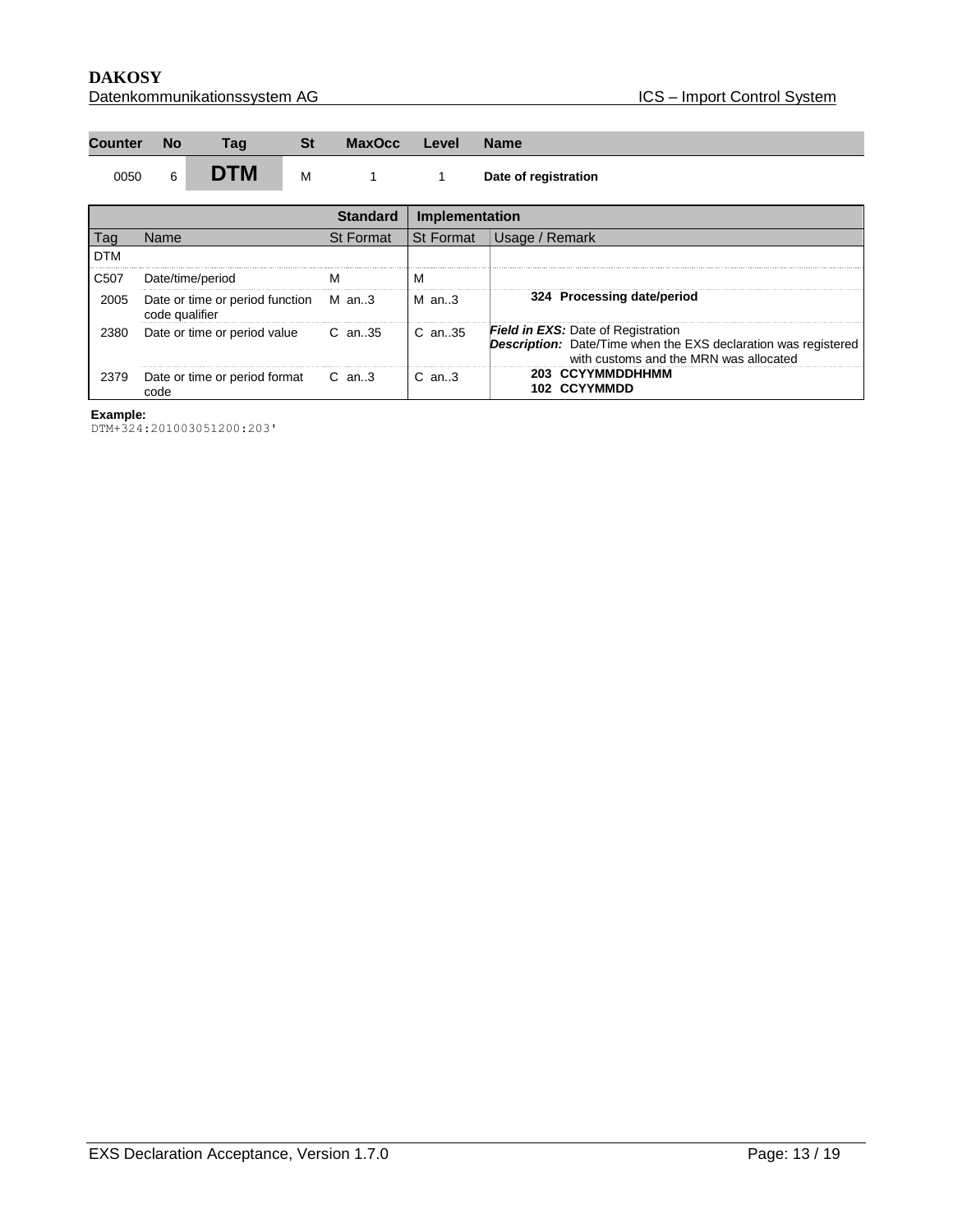**DAKOSY**<br>Datenkommunikationssystem AG <br>Datenkommunikationssystem AG <br>Datenkommunikationssystem AG <br>Datenkommunikationssystem AG <br>Datenkommunikationssystem AG <br>Datenkommunikationssystem AG <br>Datenkommunikationssystem AG <br>Dat Datenkommunikationssystem AG

| <b>Counter</b> | <b>No</b>      | Tag             | <b>St</b> | <b>MaxOcc</b>  | Level | <b>Name</b>                   |
|----------------|----------------|-----------------|-----------|----------------|-------|-------------------------------|
| 0180           |                | SG <sub>3</sub> | D         | $\sim$ 1       |       | <b>Local Reference Number</b> |
| 0190           | $\overline{7}$ | <b>RFF</b>      | M         | $\overline{1}$ |       | Reference                     |

|            |                              |                  | Implementation   |                                                                                                                                                                  |
|------------|------------------------------|------------------|------------------|------------------------------------------------------------------------------------------------------------------------------------------------------------------|
| l ag       | Name                         | <b>St Format</b> | <b>St Format</b> | Usage / Remark                                                                                                                                                   |
| <b>RFF</b> |                              |                  |                  |                                                                                                                                                                  |
| C506       | Reference                    |                  | м                |                                                                                                                                                                  |
| 1153       | Reference code qualifier     | M an3            | $M$ an3          | ABO Originator's reference                                                                                                                                       |
| 1154       | Reference identifier         | C an70           | R an22           | <b>Field in EXS:</b> Local Reference Number<br><b>Description:</b> This segment will contain the local reference<br>number specified in the original declaration |
| 1156       | Document line identifier     | $C$ an $6$       |                  | Not used                                                                                                                                                         |
| 4000       | Reference version identifier | C an. 35         |                  | Not used                                                                                                                                                         |
|            | <b>Revision identifier</b>   | an6              |                  |                                                                                                                                                                  |

**Example:**

RFF+ABO:123456'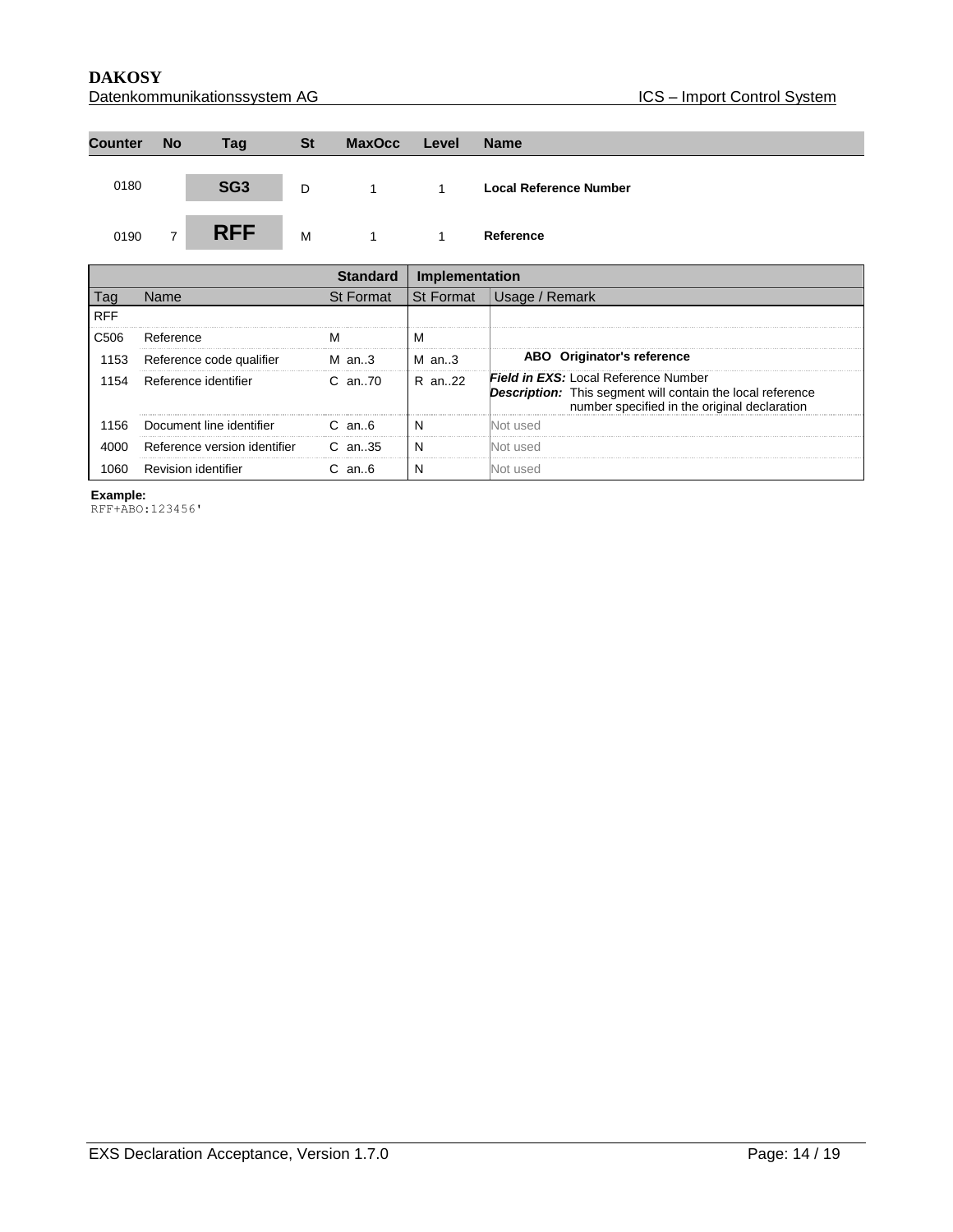**DAKOSY**<br>Datenkommunikationssystem AG <br>Datenkommunikationssystem AG <br>Datenkommunikationssystem AG <br>Datenkommunikationssystem AG <br>Datenkommunikationssystem AG <br>Datenkommunikationssystem AG <br>Datenkommunikationssystem AG <br>Dat Datenkommunikationssystem AG

| <b>Counter</b> | <b>No</b> | Tag             | <b>St</b> | <b>MaxOcc</b> | Level | <b>Name</b> |
|----------------|-----------|-----------------|-----------|---------------|-------|-------------|
| 0180           |           | SG <sub>3</sub> | M         |               |       | <b>MRN</b>  |
| 0190           | 8         | <b>RFF</b>      | M         |               |       | Reference   |

|                  |                              | tandard          | Implementation |                                                                                                                                                                                                |
|------------------|------------------------------|------------------|----------------|------------------------------------------------------------------------------------------------------------------------------------------------------------------------------------------------|
| l ag             | Name                         | <b>St Format</b> | St Format      | Usage / Remark                                                                                                                                                                                 |
| <b>RFF</b>       |                              |                  |                |                                                                                                                                                                                                |
| C <sub>506</sub> | Reference                    |                  | м              |                                                                                                                                                                                                |
| 1153             | Reference code qualifier     | M an3            | $M$ an3        | <b>Description:</b> Qualifier MRN, despite having a different meaning in<br>UN/EDIFACT, is used for designation of the MRN<br>number within the IFTMCS.<br><b>MRN</b> Mailing reference number |
| 1154             | Reference identifier         | $C$ an $70$      | $C$ an $18$    | <b>Field in EXS: MRN</b><br><b>Description:</b> The MRN customs assigned to the declaration                                                                                                    |
| 156              | Document line identifier     | $C$ an $6$       |                | Not used                                                                                                                                                                                       |
| 4000             | Reference version identifier | $C$ an. 35       |                | Not used                                                                                                                                                                                       |
|                  | <b>Revision identifier</b>   | C an.6           |                |                                                                                                                                                                                                |

**Example:**

RFF+MRN:08DE32101234567898'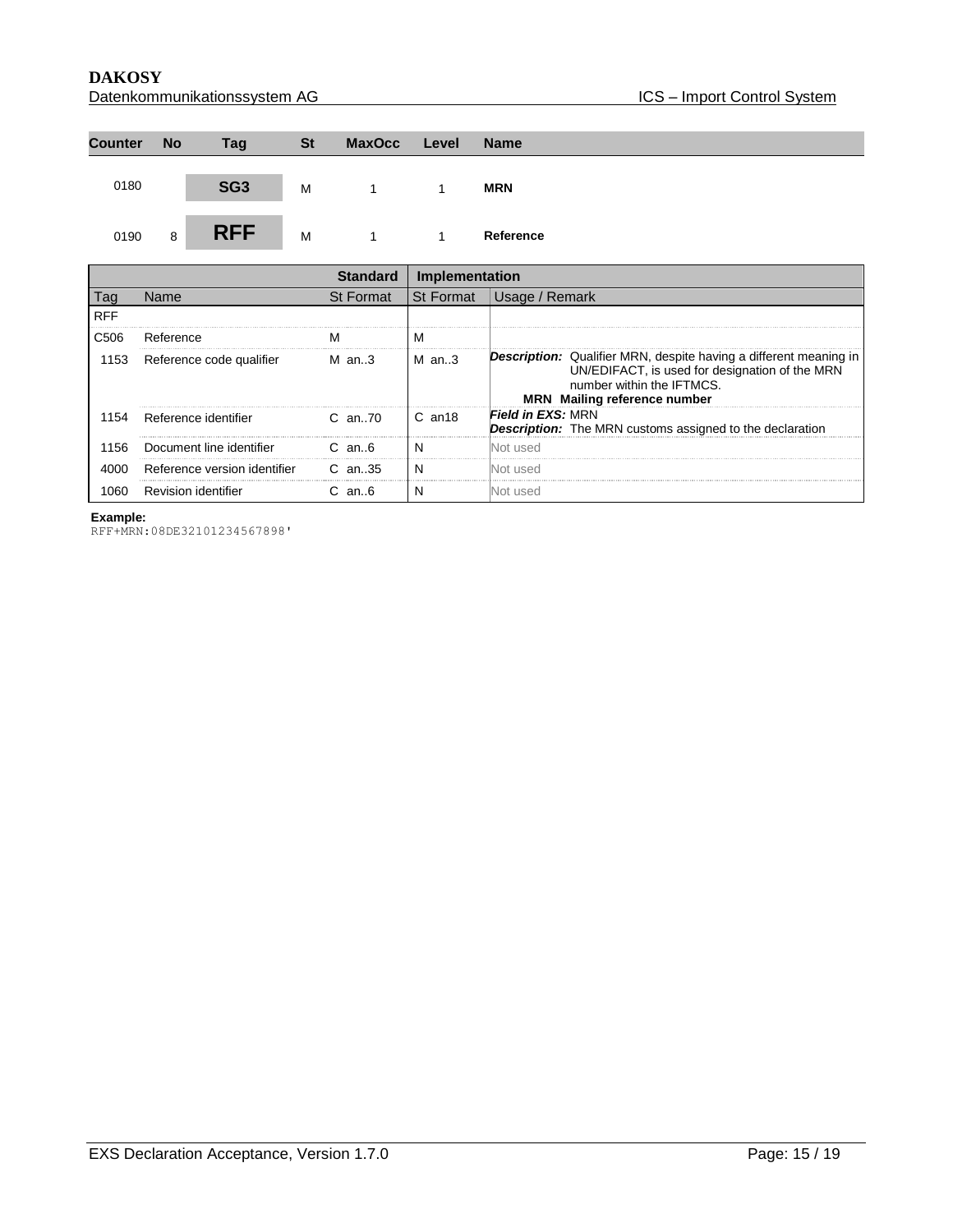| Datenkommunikationssystem AG |  |
|------------------------------|--|
|                              |  |

| <b>Counter</b> | <b>No</b> | Tag         | <b>St</b> | <b>MaxOcc</b> | Level | <b>Name</b>                                                 |
|----------------|-----------|-------------|-----------|---------------|-------|-------------------------------------------------------------|
| 0560           |           | <b>SG11</b> | M         |               | 1     | Person lodging the summary declaration or it's<br>amendment |
| 0570           | 9         | <b>NAD</b>  | M         | 1.            |       | Name and address                                            |

Message Sender - equal to the Party / Person lodging a EXS declaration

|            |                                                    | <b>Standard</b>  | Implementation   |                                                                         |  |
|------------|----------------------------------------------------|------------------|------------------|-------------------------------------------------------------------------|--|
| Tag        | Name                                               | <b>St Format</b> | <b>St Format</b> | Usage / Remark                                                          |  |
| <b>NAD</b> |                                                    |                  |                  |                                                                         |  |
| 3035       | Party function code qualifier                      | $M$ an3          | $M$ an3          | MS Document/message issuer/sender                                       |  |
| C082       | Party identification details                       | C                | M                |                                                                         |  |
| 3039       | Party identifier                                   | M an35           | M an17           | <b>Field in EXS:</b> (LODGING SUMMARY DECLARATION) PERSON<br>(TIN)      |  |
| 1131       | Code list identification code                      | $C$ an17         | N                | Not used                                                                |  |
| 3055       | Code list responsible agency<br>code               | $C$ an3          | N                | Not used                                                                |  |
| C058       | Name and address                                   | $\mathsf{C}$     | C                |                                                                         |  |
| 3124       | Name and address description                       | M an35           | M <sub>n4</sub>  | Description: Branch number                                              |  |
| 3124       | Name and address description                       | $C$ an. 35       | N                | Not used                                                                |  |
| 3124       | Name and address description                       | $C$ an. 35       | N                | Not used                                                                |  |
| 3124       | Name and address description                       | $C$ an. 35       | N                | Not used                                                                |  |
| 3124       | Name and address description                       | $C$ an. 35       | N                | Not used                                                                |  |
| C080       | Party name                                         | $\mathbf C$      | C                |                                                                         |  |
| 3036       | Party name                                         | M an35           | M an35           | Field in EXS: Person Lodging Summary Declaration (Name)                 |  |
| 3036       | Party name                                         | $C$ an. 35       | N                | Not used                                                                |  |
| 3036       | Party name                                         | $C$ an35         | N                | Not used                                                                |  |
| 3036       | Party name                                         | $C$ an35         | N                | Not used                                                                |  |
| 3036       | Party name                                         | $C$ an35         | N                | Not used                                                                |  |
| 3045       | Party name format code                             | $C$ an3          | N                | Not used                                                                |  |
| C059       | <b>Street</b>                                      | C                | C                |                                                                         |  |
| 3042       | Street and number or post<br>office box identifier | M an35           | M an35           | Field in EXS: Person Lodging Summary Declaration (Street and<br>Number) |  |
| 3042       | Street and number or post<br>office box identifier | $C$ an. 35       | N                | Not used                                                                |  |
| 3042       | Street and number or post<br>office box identifier | $C$ an. 35       | N                | Not used                                                                |  |
| 3042       | Street and number or post<br>office box identifier | C an35           | N                | Not used                                                                |  |
| 3164       | City name                                          | $C$ an35         | $C$ an35         | Field in EXS: Person Lodging Summary Declaration (City)                 |  |
| C819       | Country sub-entity details                         | C                | N                |                                                                         |  |
| 3229       | Country sub-entity name code                       | $C$ an9          | $C$ an9          |                                                                         |  |
| 1131       | Code list identification code                      | $C$ an. 17       | N                | Not used                                                                |  |
| 3055       | Code list responsible agency<br>code               | $C$ an3          | N                | Not used                                                                |  |
| 3228       | Country sub-entity name                            | C an35           | N                | Not used                                                                |  |
| 3251       | Postal identification code                         | $C$ an17         | C an17           | Field in EXS: Person Lodging Summary Declaration (Postcode)             |  |
| 3207       | Country name code                                  | $C$ an3          | $C$ an3          | Field in EXS: Person Lodging Summary Declaration (Country)              |  |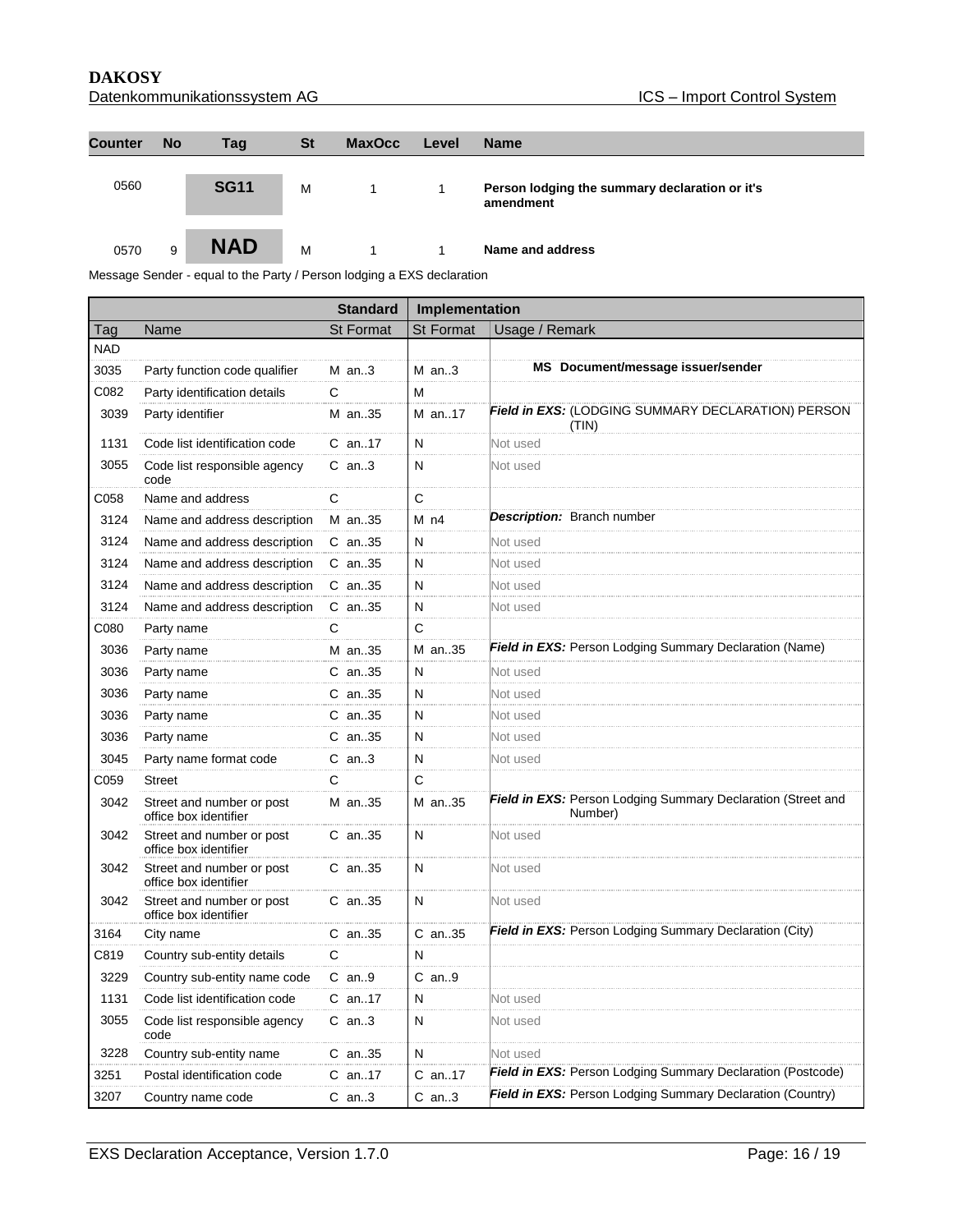NAD+MS+DE6000522'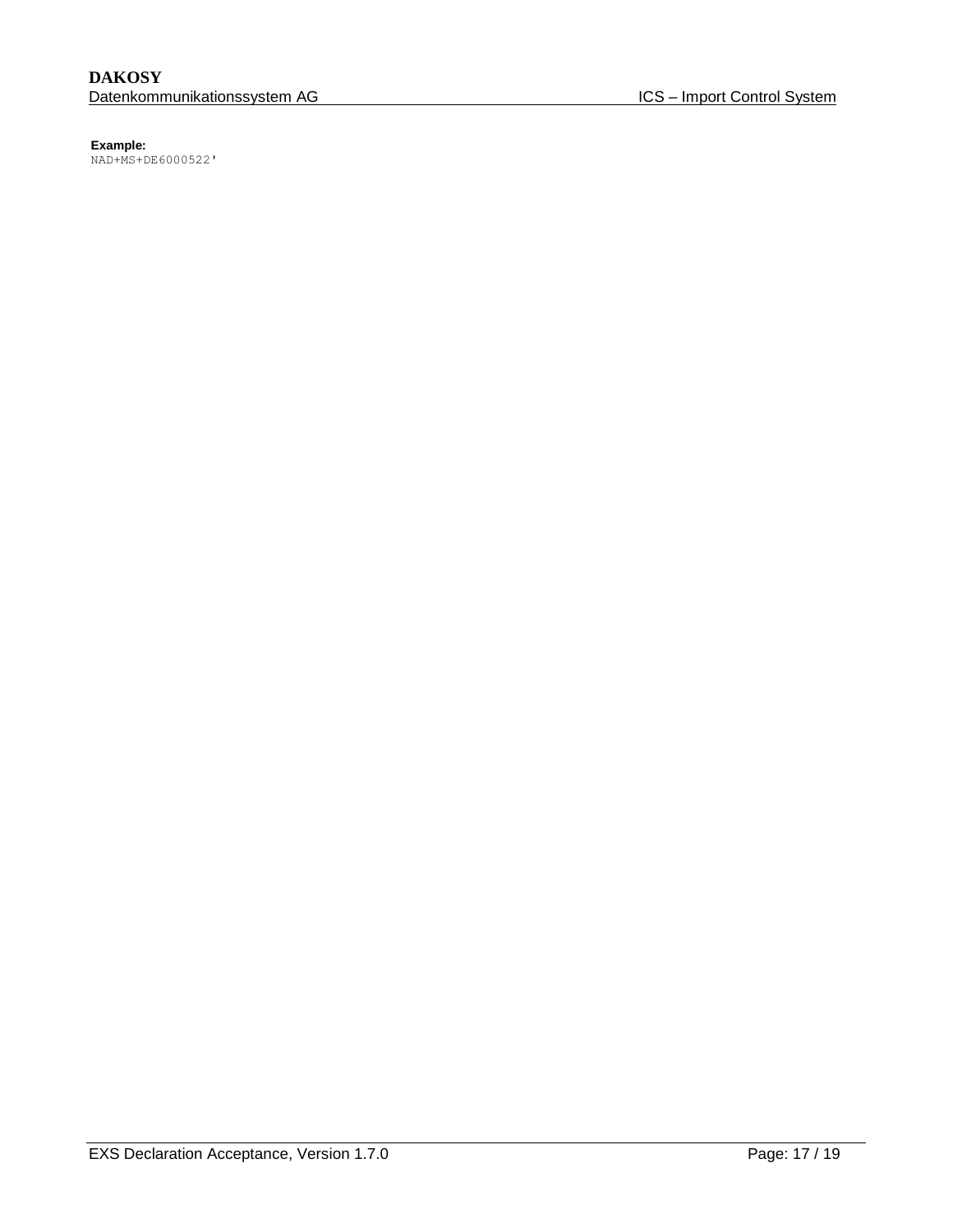| <b>Counter</b> | <b>No</b> | <b>Tag</b> | St | MaxOcc | Level | <b>Name</b>     |
|----------------|-----------|------------|----|--------|-------|-----------------|
| 1870           | 10        | <b>JNT</b> | M  |        |       | Message trailer |

|            |                                      | Standard         | Implementation   |                |
|------------|--------------------------------------|------------------|------------------|----------------|
|            | Name                                 | <b>St Format</b> | <b>St Format</b> | Usage / Remark |
| <b>UNT</b> |                                      |                  |                  |                |
| 0074       | Number of segments in the<br>message | M n6             | M n6             |                |
| 0062       | Message reference number             | M an14           | M an14           |                |

UNT+19+20100122171055'